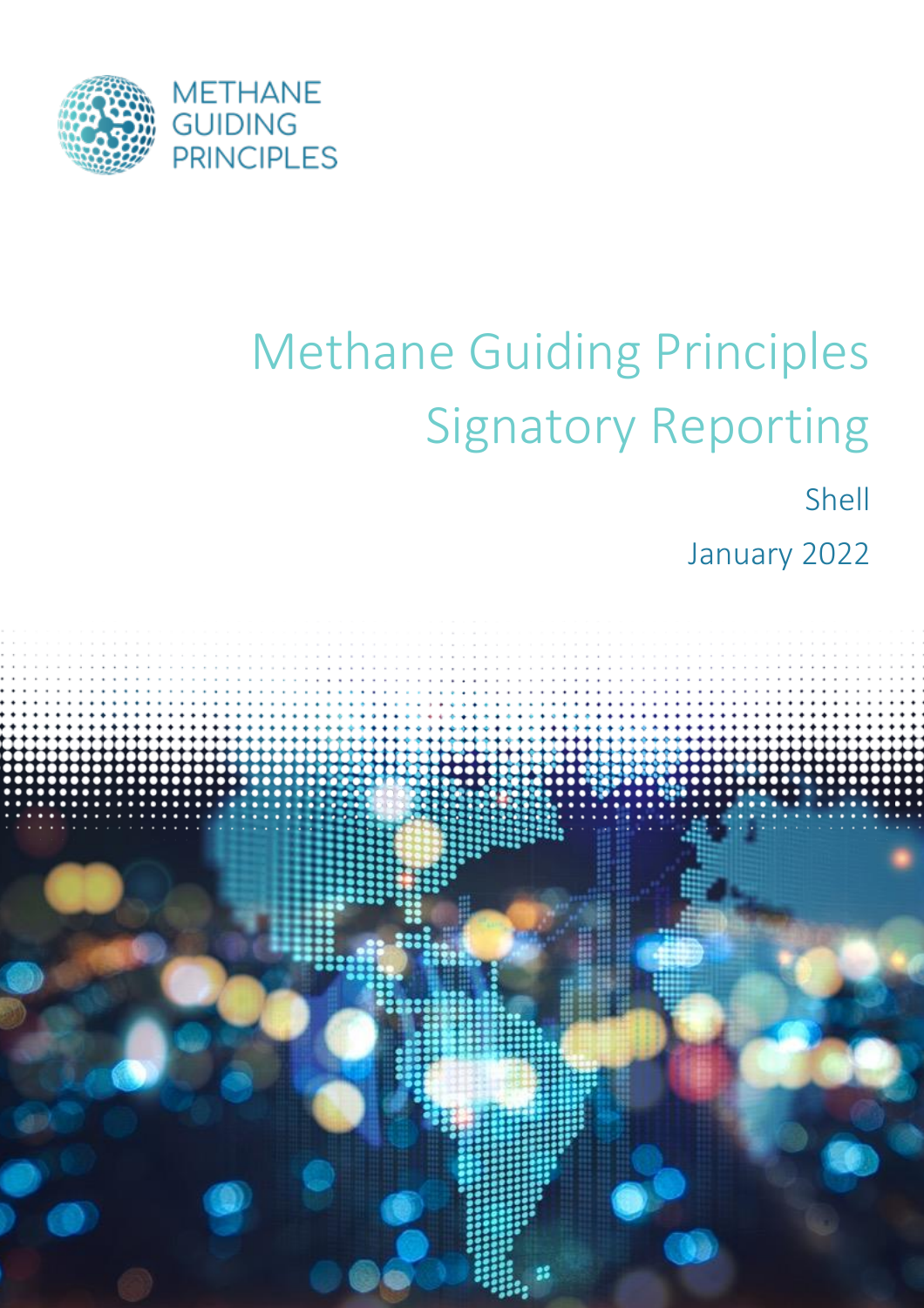

COMPANY: Shell

DATE: January 2022

YEAR OF JOINING METHANE GUIDING PRINCIPLES: 2017

SENIOR REPRESENTATIVE: Wael Sawan, Integrated Gas, Renewables & Energy Solutions Director.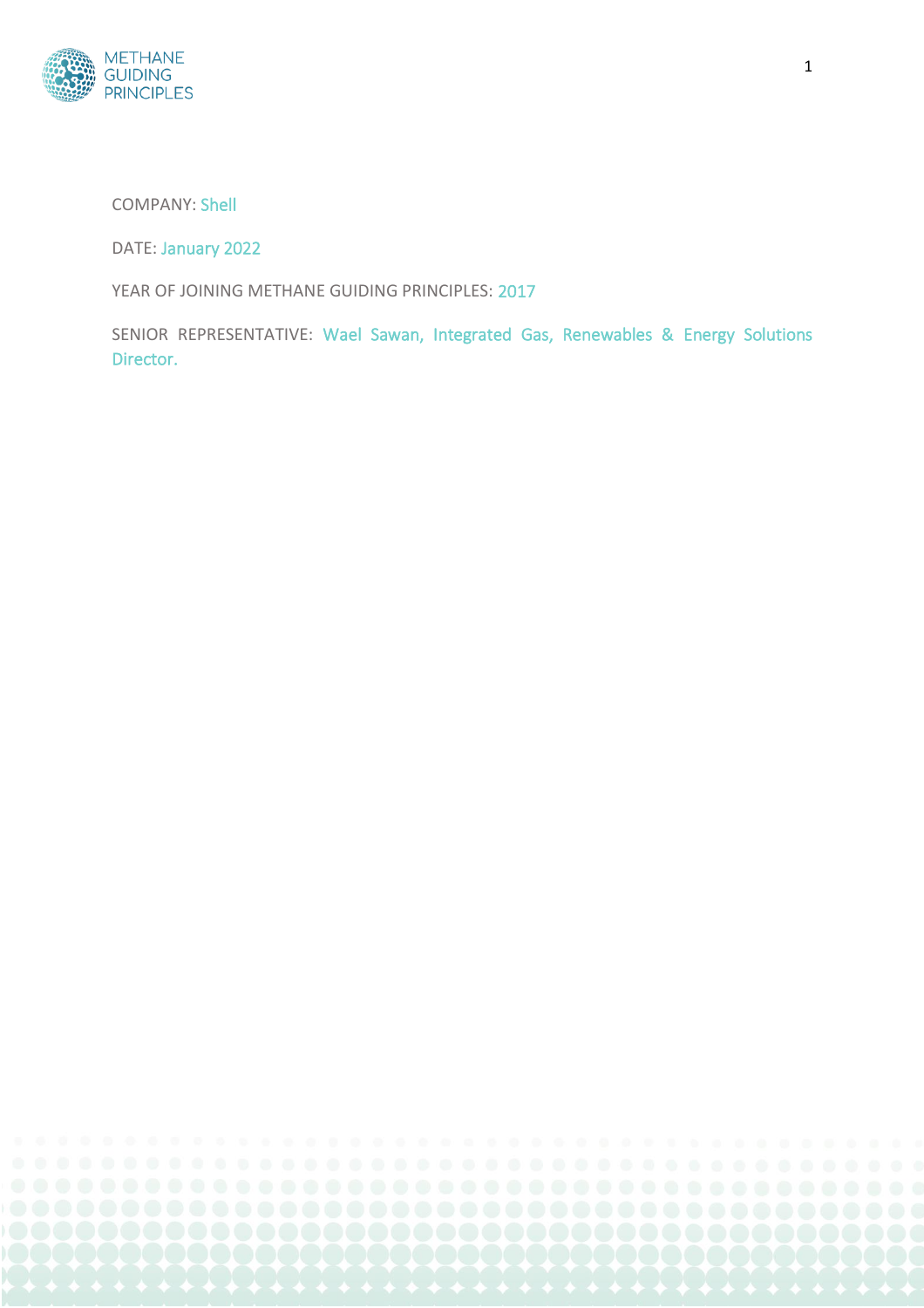

| <b>Principles</b>                                                |                                                                                                                                                                                                                                                                                                                                                                                                                                                                                                                                                                                                                                                           |                                                                                                                                                                                  |
|------------------------------------------------------------------|-----------------------------------------------------------------------------------------------------------------------------------------------------------------------------------------------------------------------------------------------------------------------------------------------------------------------------------------------------------------------------------------------------------------------------------------------------------------------------------------------------------------------------------------------------------------------------------------------------------------------------------------------------------|----------------------------------------------------------------------------------------------------------------------------------------------------------------------------------|
|                                                                  | 2021 completed activity                                                                                                                                                                                                                                                                                                                                                                                                                                                                                                                                                                                                                                   | 2022 intended activity                                                                                                                                                           |
| <b>Principle One:</b><br>Continually reduce<br>methane emissions | In October 2021, Shell<br>Example:<br>committed to bringing forward the<br>target to eliminate routing flaring from<br>its upstream operated assets from<br>2030 to 2025.                                                                                                                                                                                                                                                                                                                                                                                                                                                                                 | Shell continues to identify and track<br>implementation<br>of<br>methane<br>improvement opportunities across<br>our assets as part of a company-wide<br>GHG abatement programme. |
|                                                                  | Example: The process for ensuring gas<br>is suitable for transportation and sale to<br>customers includes removing moisture<br>using dehydrator units to "strip" water<br>content which can result in venting of<br>methane. At QGC Upstream, located in<br>Queensland's Surat Basin, changes to<br>operating<br>conditions<br>the<br>and<br>the<br>improvements<br>emissions<br>to<br>calculation methodologies has resulted<br>reductions of >1,200<br>tonnes<br>in.<br>methane for year 2021.<br>Example: At the Shell operated QGC<br>site, further improvements to the<br>maintenance process for the site's<br>3,200 wells resulted in less methane | We will continue to test and deploy<br>new and existing technologies for<br>detecting and quantifying methane<br>emissions.                                                      |
|                                                                  | venting into the atmosphere during<br>well<br>workovers. This<br>operational<br>change reduced methane emissions by<br>556 tonnes in 2021, equivalent to<br>13,900 tonnes of CO2.                                                                                                                                                                                                                                                                                                                                                                                                                                                                         |                                                                                                                                                                                  |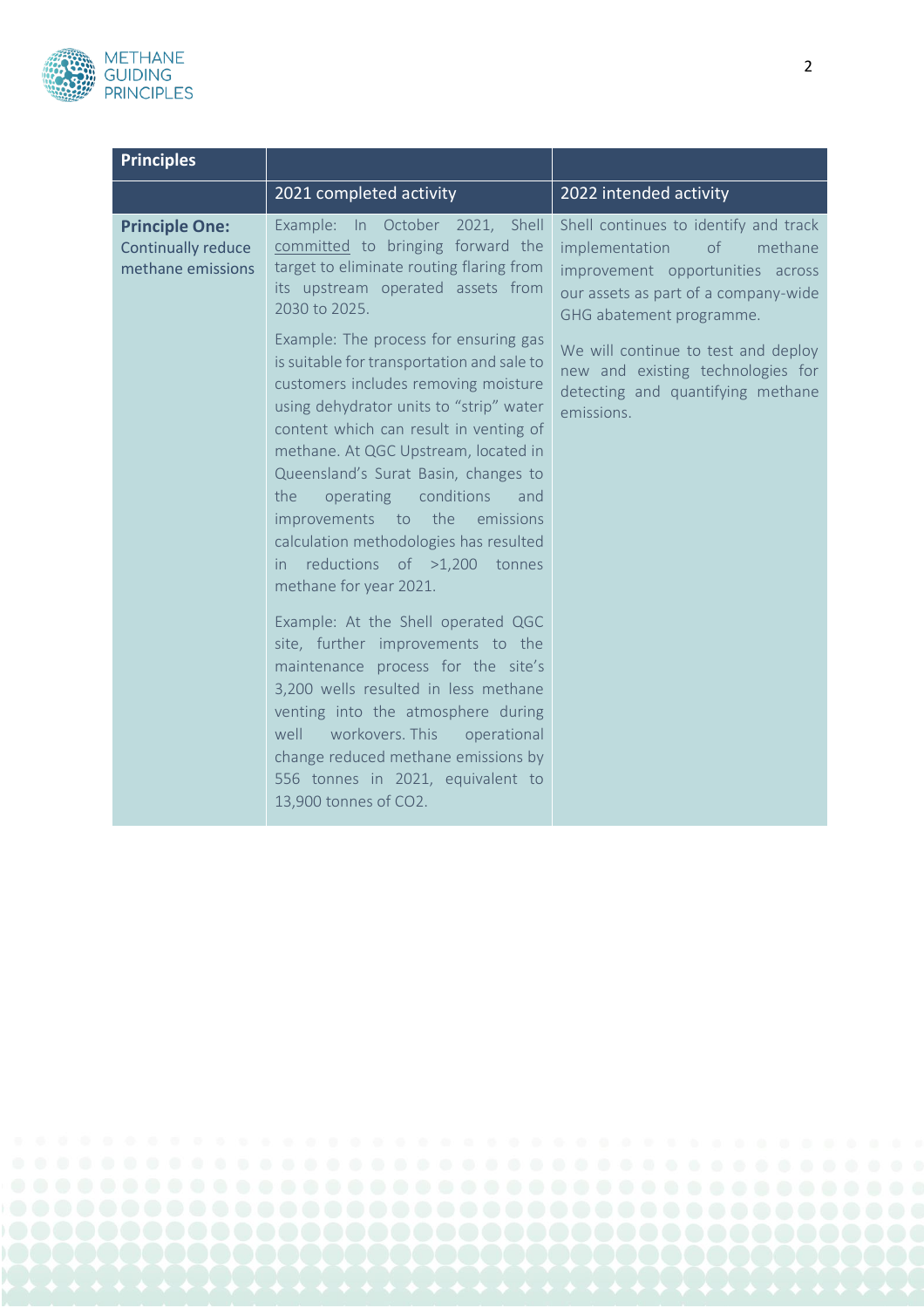

| What are your<br>organisation's total<br>methane<br>emissions?                                    | In 2020, total methane emissions from<br>Shell's operated assets were<br>67<br>thousand tonnes compared with 91<br>thousand tonnes in 2019, in part driven<br>by divestments (for example, in Canada<br>and the USA) and decreased flaring.<br>Methane emissions were less than 5%<br>of Shell's greenhouse gas emissions on<br>a CO2-equivalent basis. More than 60%<br>of our reported methane emissions in<br>2020 came from flaring and venting in<br>upstream<br>and<br>midstream<br>our<br>operations (for example storage and<br>processing). These numbers will be<br>updated for 2021 following issuing of<br>Shell's Sustainability Report in April<br>2022 | Shell will continue to implement<br>OGMP 2.0, which requires a step<br>change in source and site level<br>quantification of emissions to further<br>improve the accuracy of reported<br>emissions.<br><sub>of</sub><br>this<br>As<br>part<br>implementation,<br>Shell<br>plans<br>to<br>continue conducting pilot studies on<br>technologies in 2022 that, if proven,<br>would verify and improve the<br>accuracy of reported emissions by<br>2023. |
|---------------------------------------------------------------------------------------------------|-----------------------------------------------------------------------------------------------------------------------------------------------------------------------------------------------------------------------------------------------------------------------------------------------------------------------------------------------------------------------------------------------------------------------------------------------------------------------------------------------------------------------------------------------------------------------------------------------------------------------------------------------------------------------|-----------------------------------------------------------------------------------------------------------------------------------------------------------------------------------------------------------------------------------------------------------------------------------------------------------------------------------------------------------------------------------------------------------------------------------------------------|
| Does your<br>organisation report<br>methane intensity?<br>If so, please specify<br>the intensity. | Yes. In 2020, Shell's methane intensity<br>was 0.06% for assets with marketed gas<br>and 0.01% for assets without marketed<br>gas. methane emissions intensity in<br>2020 at individual facilities ranged from<br>below 0.01% to 0.6%. Currently,<br>methane emissions are calculated using<br>a combination of standard emission<br>factors (established emissions rates per<br>throughput or per piece of equipment)<br>actual measurement. These<br>and<br>numbers will be updated for 2021<br>following<br>issuing<br>of<br>Shell's<br>Sustainability Report in April 2022.                                                                                       |                                                                                                                                                                                                                                                                                                                                                                                                                                                     |
| Do you have a<br>methane emission<br>target?                                                      | Yes. Shell has a target to maintain<br>methane emissions intensity below<br>0.2% by 2025. This target covers all oil<br>and gas assets for which Shell is the<br>operator.                                                                                                                                                                                                                                                                                                                                                                                                                                                                                            |                                                                                                                                                                                                                                                                                                                                                                                                                                                     |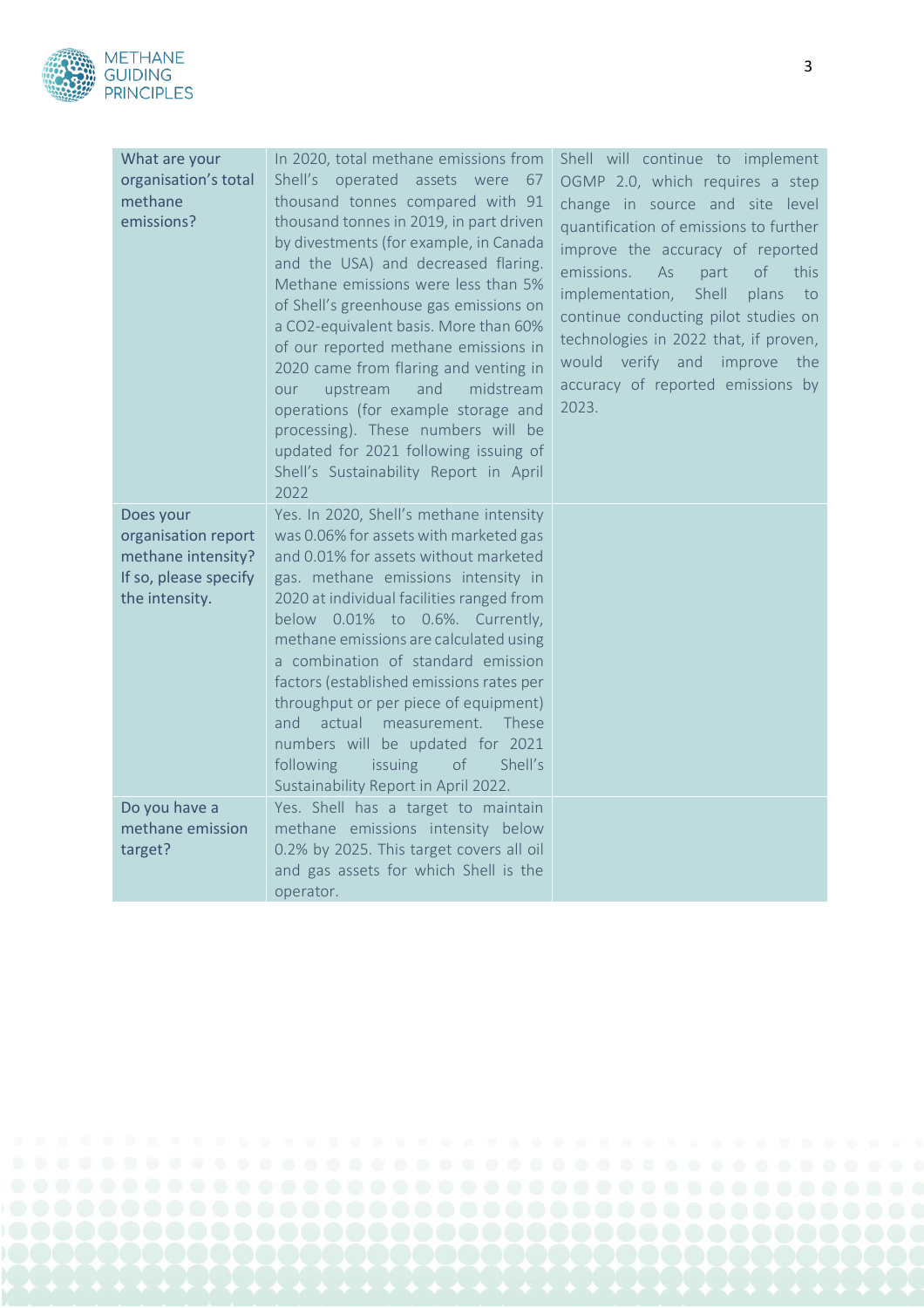

**Principle Two:**  Advance strong performance across the gas supply chain

Example: Shell has been participating to three initiatives under the MGP NOJV working group participating to: Partner collaboration campaigns (led by bp), shaping deal terms (led by EDF) and MGP operator hotline (led by Repsol).

Example: Under the International Group of Liquefied Natural Gas Importers (GIIGNL), Shell contributed to the development of a comprehensive MRV and GHG neutral framework for a consistent industry approach to declaring greenhouse gas neutral LNG cargoes. The [Monitoring,](https://giignl.org/wp-content/uploads/2021/11/MRV-and-GHG-Neutral-Framework.pdf)  [Reporting, and Verification \(MRV\) and](https://giignl.org/wp-content/uploads/2021/11/MRV-and-GHG-Neutral-Framework.pdf)  [GHG \(Greenhouse Gas\) Neutral](https://giignl.org/wp-content/uploads/2021/11/MRV-and-GHG-Neutral-Framework.pdf)  [Framework](https://giignl.org/wp-content/uploads/2021/11/MRV-and-GHG-Neutral-Framework.pdf) promotes verified and consistent quantification of GHG emissions (including methane emissions) across the entire value chain, from extraction of natural gas, liquefaction, shipping, regasification to final consumption. This was in collaboration with MGP signatories Total Energies, Eni, Enagas, Gazprom and Novatek and other companies along the value chain.

Under the MGP, Shell will continue to participate to the NOJV working group.

Under OGCI, Shell will participate to the workstream on "improving understanding of methane emissions along the value chain" through detection and quantification campaigns for selected value chains.

Under OGCI, Shell will co-fund the MGP activity on the development of a consistent and accurate identification and calculation method of methane emissions for the Oil & Gas industry, which complements the work under the OGMP 2.0 reporting framework.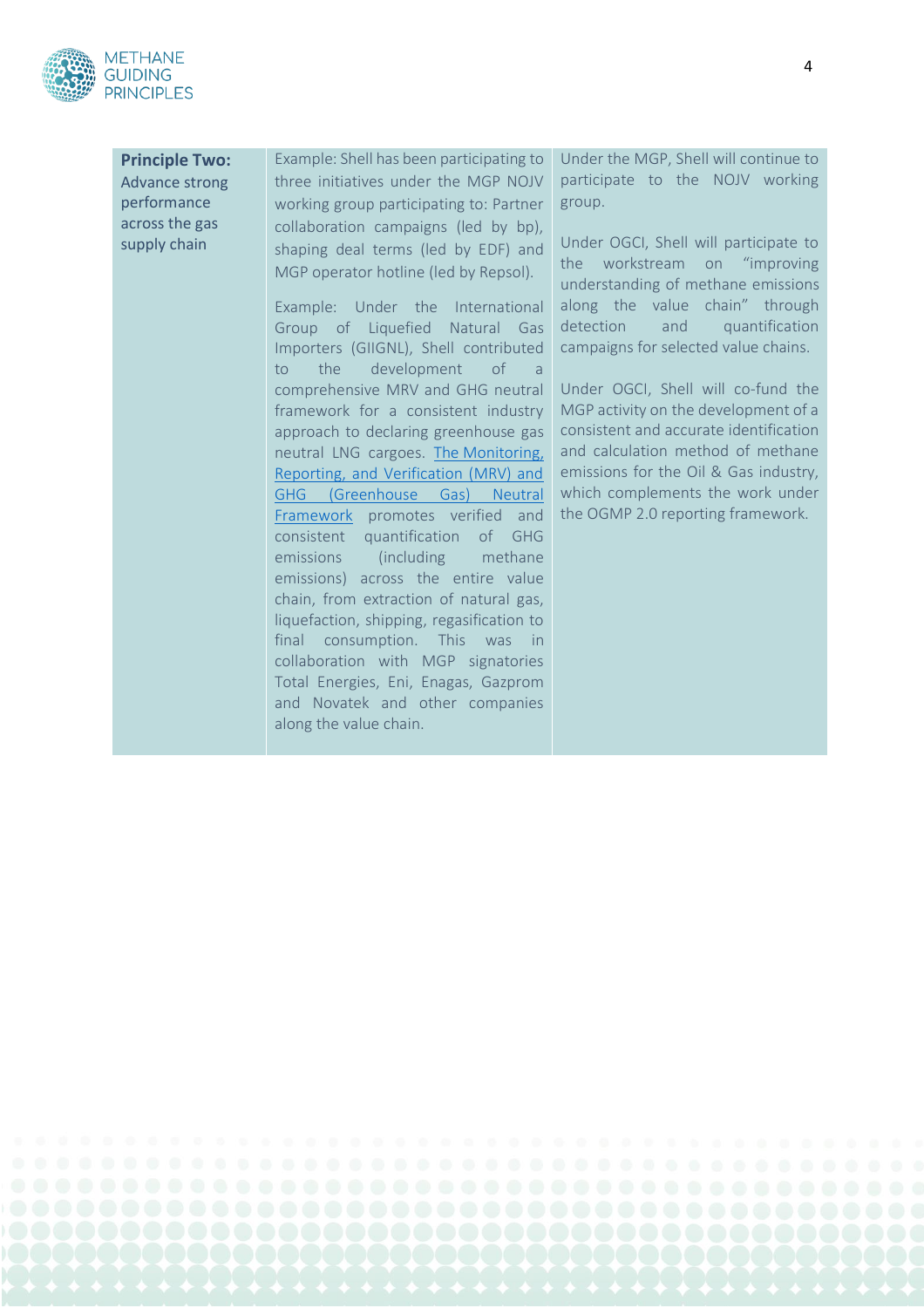

**Principle Three:**  Improve accuracy of methane emissions data Example: Shell is a founding signatory of the Oil and Gas Methane Partnership 2.0 Framework. In 2021, Shell prepared

and submitted its OGMP 2.0 Implementation Plan to UN, as published in the International Methane Emissions Observatory (IMEO) first annual [report.](https://www.unep.org/resources/report/eye-methane-international-methane-emissions-observatory-2021-report)

Example: Shell advanced plans to enhance equipment-level emissions reporting to Level 4 by the OGMP deadline, with technologies and approaches selected and pilots carried out in 2021.

Example: In 2021, Shell has advanced a series of internal/external collaborative pilots on Level 5 methane quantification technologies.

Example: In 2021, Shell completed several technology pilots at representative venture types, such as onshore, offshore, conventional, and unconventional production to understand the performance of various site level methane emission quantification technologies. Various satellite monitoring services were evaluated at different Shell assets in an initial pilot phase of one year.

Example: Shell joined the Net Zero Technology Centre (NZTC, formerly known as OGTC) led project that matured Beyond‐Visual‐Line‐of‐ Sight (BVLOS) drone‐based methane emission quantification technology and this was piloted at an off‐shore asset in the North Sea.

Example: In the United States, Shell deployed quarterly line‐of‐sight drone‐ mounted optical gas imaging‐ based methane emission detection on its

Shell will continue implementation of programs to increase data accuracy, with OGMP2.0 conformance playing a central role in them. Shell will continue to work within the OGMP on the development of technical guidance and with joint venture partners encouraging improved methane reporting and reductions.

Through its membership of Oil and Gas Climate Initiative, Shell will continue to participate to the Climate and Clean Air Coalition (CCAC) global Methane Science studies where CCAC, Environmental Defense Fund, OGCI and European Commission are working together on a series of peerreviewed scientific studies to measure methane emissions in the oil and gas sector.

Through its membership of Oil and Gas Climate Initiative, Shell wil continue to participate to the following methane emission data accuracy improvement activities: the calibration of the VIIRS satellite for global flaring data monitoring and the development of the IOGP/IPIECA/OGCI methane emissions detection and quantification technologies recommended practices (This activity was kicked off in 2020).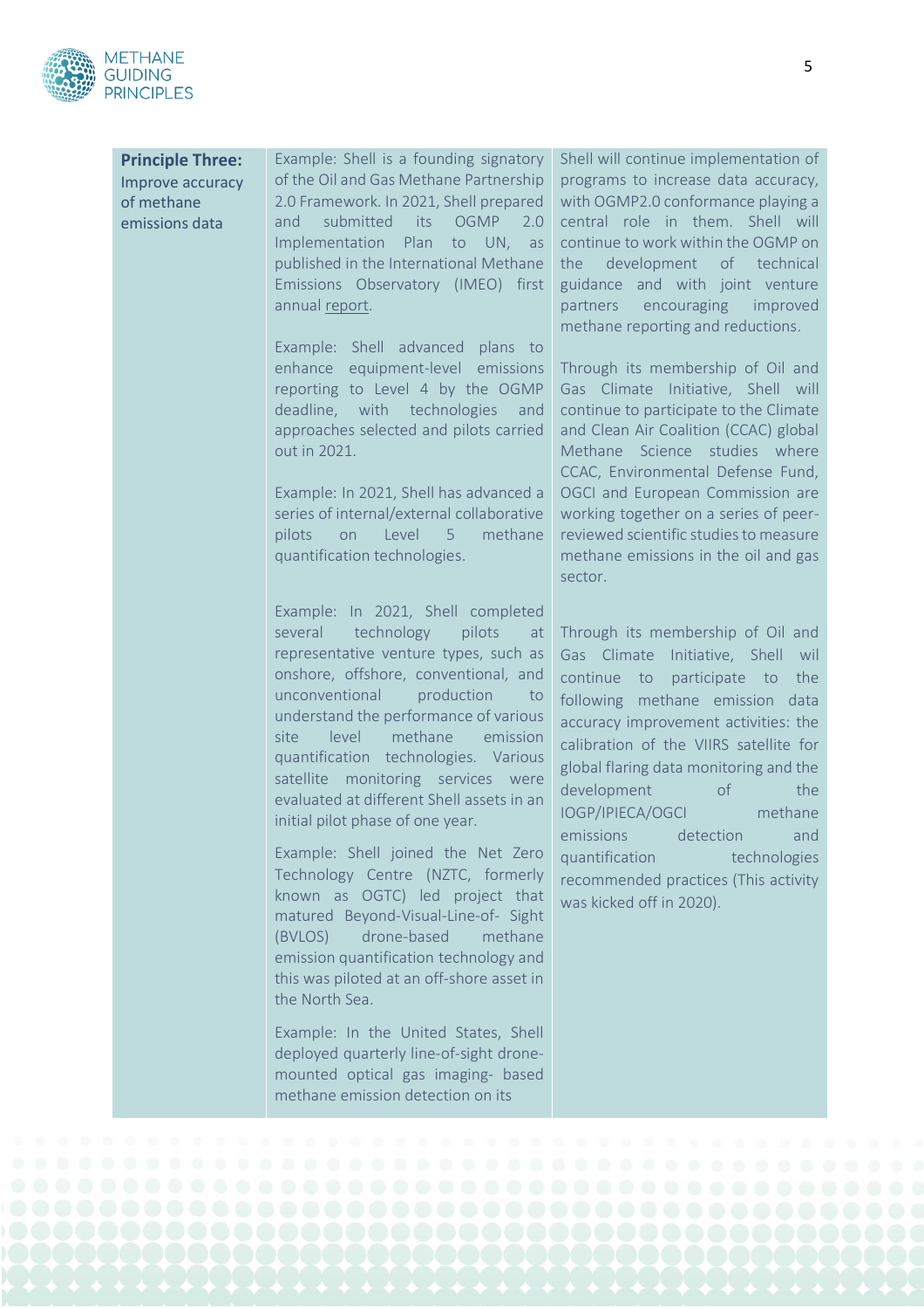

Upstream shales assets and tested the quantification accuracy of this technology. Shell tested other drone based quantification solutions in Shell Upstream facilities.

Example: A trial of a 24/7 methane detection technology based on continuous point sensors was commenced on one United States facility as part of the joint-industry [Project Falcon.](http://www.scientificaviation.com/major-energy-companies-join-forces-to-battle-methane-emissions/)

Example: Shell is member of CAMS (Collaboratory to Advance Methane Science), a research collaboration on methane science, aiming to improve understanding of methane emissions along the value chain. In May 2021, Queen Mary University London, with support from CAMS, conducted a first of its kind study to directly measure methane emissions of an operating LNG vessel.

Example: Through its membership of OGCI, Shell has been participating to the CCAC global Methane Science studies where CCAC, Environmental Defense Fund, OGCI and European Commission are working together on a series of peer -reviewed scientific studies to measure methane emissions in the oil and gas sector.

Example: Through its membership of OGCI, Shell has been participating to the following methane emission data accuracy improvement activities: the calibration of the VIIRS satellite for global flaring data monitoring and the development of the IOGP/IPIECA/OGCI methane emissions detection and quantification recommended practices.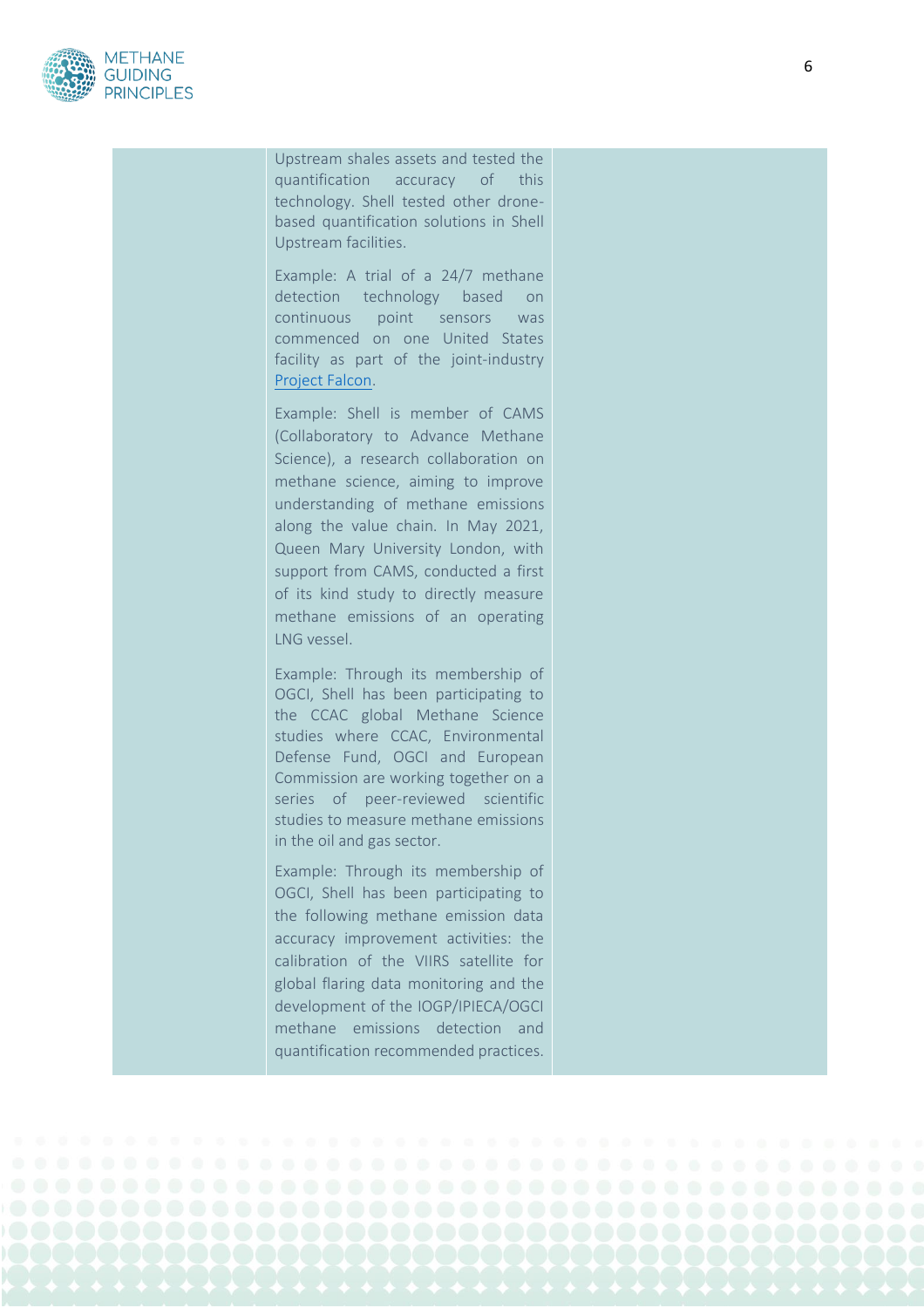

**Principle Four:** Advocate sound policy and regulations on methane emissions Example: Shell, along with EDF, continued to lead the EU methane policy working group, which focused on developing [policy recommendations](https://methaneguidingprinciples.org/eu-methane-policy/) covering the full scope of EU legislative activity as outlined in the EU methane strategy. In September 2021, the policy recommendations, supported by a subset of the MGP signatories and supporting organisations, were published on the MGP website. Advocacy around them took place in the lead to the EU methane legislation publication in December 2021.

Example: In June 2021, Shell welcomed the restoration of US federal direct regulation of methane. In April 2021, the president of Shell Oil Company, Gretchen Watkins [wrote](https://www.shell.com/sustainability/transparency-and-sustainability-reporting/advocacy-and-political-activity/advocacy-releases/_jcr_content/par/tabbedcontent/tab_902116744/textimage.stream/1635257040339/50054e7e9489cdaebae588db2c02ab1af2c84fcf/shell-letter-on-methane-april-2021.pdf) to the US Senate Committee on Environment and Public Works and the House Committee on Energy and Commerce, sharing Shell's support for the passage of a joint resolution under the Congressional Review Act (CRA) to reverse the previous administration's methane policy rule and restore federal regulation of methane that began in 2016. In 2020, Shell advocated with the federal government, Congress and industry peers to maintain both direct regulation of methane and frequent leak detection and repair.

Example: Shell, along with IEA, EDF and other MGP signatories and supporting organisations, will participate to the "Oil & Gas sector toolkit for the Global Methane Pledge" working group. this MGP 2022 activity aims to support the operationalisation of the (GMP) through the development of a toolkit comprising MGP deliverables such as the Methane Emissions Reduction Best practices and the 2019 methane Policy Framework, and the dissemination of the toolkit through outreach to interested government that have signed up to the Pledge.